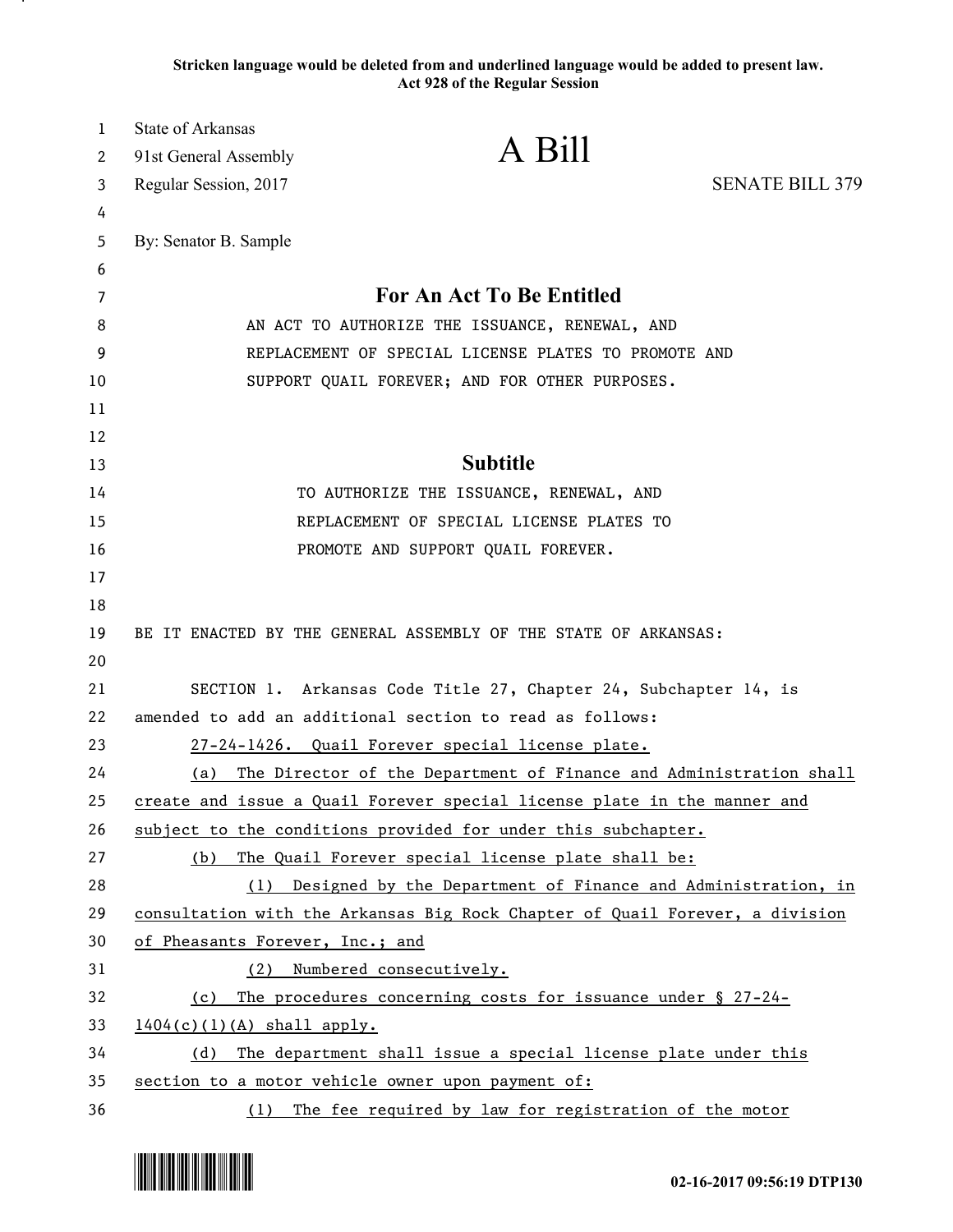| $\mathbf{1}$   | vehicle;                                                                      |  |  |
|----------------|-------------------------------------------------------------------------------|--|--|
| $\mathbf{2}$   | $(2)(A)$ Twenty-five dollars $(§25.00)$ to cover the design-use               |  |  |
| 3              | contribution.                                                                 |  |  |
| 4              | The design-use contribution shall be remitted monthly<br>(B)                  |  |  |
| 5              | to the Officer Committee of the Arkansas Big Rock Chapter of Quail Forever, a |  |  |
| 6              | division of Pheasants Forever, Inc., to be used exclusively in Arkansas to    |  |  |
| $\overline{7}$ | fund the conservation of Quail through habitat improvements, public           |  |  |
| 8              | awareness, education, and land management policies and program; and           |  |  |
| 9              | $(3)(A)$ A handling and administrative fee of ten dollars $(\$10.00)$         |  |  |
| 10             | shall be:                                                                     |  |  |
| 11             | (i) Deposited into the State Central Services Fund for the                    |  |  |
| 12             | benefit of the Revenue Division of the Department of Finance and              |  |  |
| 13             | Administration; and                                                           |  |  |
| 14             | (ii) Credited to the Revenue Division as                                      |  |  |
| 15             | supplemental and in addition to all other funds that may be deposited for the |  |  |
| 16             | benefit of the Revenue Division.                                              |  |  |
| 17             | (B) The handling and administrative fee shall not be                          |  |  |
| 18             | considered or credited to the Revenue Division as direct revenue.             |  |  |
| 19             | $(e)(1)$ A special license plate issued under this section may be             |  |  |
| 20             | renewed annually or replaced under the procedures set out in § 27-24-1405.    |  |  |
| 21             | (2) However, the Revenue Division shall remit the fees collected              |  |  |
| 22             | under § $27-24-1405(b)(2)$ on a monthly basis to the Officer Committee of the |  |  |
| 23             | Big Rock Chapter of Quail Forever, a division of Pheasants Forever, Inc.      |  |  |
| 24             |                                                                               |  |  |
| 25             | SECTION 2. Arkansas Code § 27-24-1413 is repealed.                            |  |  |
| 26             | 27-24-1413. Support Law Enforcement special license plate.                    |  |  |
| 27             | (a) The Director of the Department of Finance and Administration shall        |  |  |
| 28             | ereate and issue a special license plate for support of law enforcement in    |  |  |
| 29             | the manner and subject to the conditions provided for under this subchapter.  |  |  |
| 30             | (b) The Support Law Enforcement motor vehicle special license plate           |  |  |
| 31             | shall be:                                                                     |  |  |
| 32             | $(1)$ $(A)$ Designed by the Arkansas Commission on Law Enforcement            |  |  |
| 33             | Standards and Training.                                                       |  |  |
| 34             | (B) The design shall be submitted for design approval by                      |  |  |
| 35             | the director under rules promulgated by the director; and                     |  |  |
| 36             | (2) Numbered consecutively.                                                   |  |  |